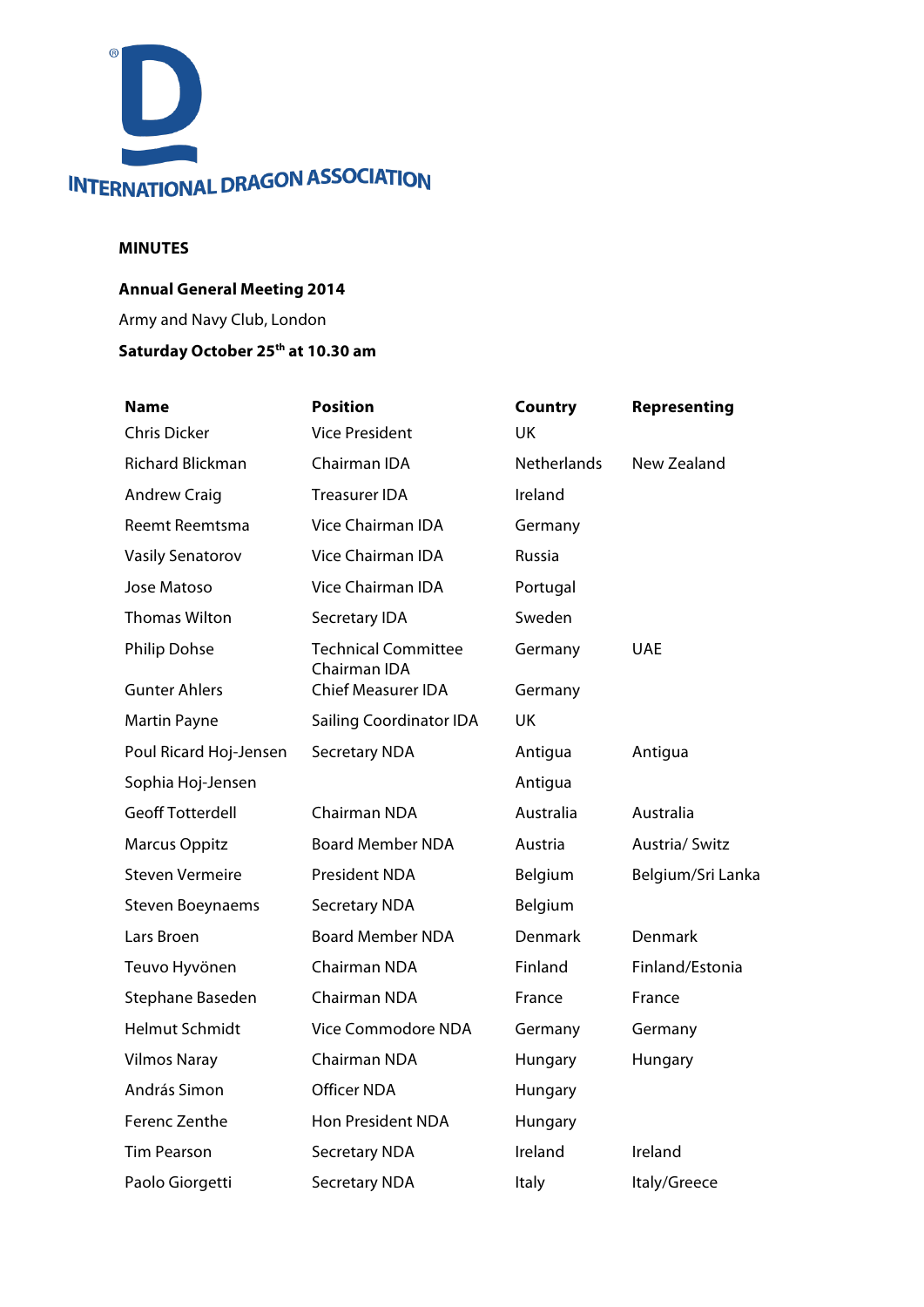| Jens De Waardt      | <b>Secretary NDA</b> | <b>Netherlands</b> | <b>Netherlands</b> |
|---------------------|----------------------|--------------------|--------------------|
| Odd-Erik Aks        | Officer NDA          | Norway             | Norway             |
| Miguel Magalhães    | President NDA        | Portugal           | Portugal           |
| Hans Liljeblad      | Vice Chairman NDA    | Sweden             | Sweden             |
| Arkun Demircan      | President NDA        | Turkey             | Turkey             |
| Ron James           | Chairman NDA         | UK                 | UK                 |
| <b>Tim Wilkes</b>   | Secretary NDA        | UK                 |                    |
| <b>Anne Garrett</b> | <b>Secretary NDA</b> | <b>USA</b>         | USA/Canada         |

# **1. Apologies for Absence**

Apologies were received from:

| David Dale Johnson       | (Canada)      |
|--------------------------|---------------|
| Phyllis Chang            | (Hong Kong)   |
| <b>Antonis Nicolaras</b> | (Greece)      |
| Akira Sawada             | (Japan)       |
| Jude Hoosan              | (New Zealand) |
| Dominique Goybet         | (Sri Lanka)   |
| Dieter Schmid            | (Switzerland) |
| Verena Weiser            | UAE)          |
| Alexander Karboinov      | (Estonia)     |

# **2. Declaration of Proxies**

Proxies have been received for the following:

| <b>Anne Garrett</b>     | for Canada      |
|-------------------------|-----------------|
| Paulo Giorgetti         | for Greece      |
| <b>Marcus Oppitz</b>    | for Switzerland |
| <b>Richard Blickman</b> | for New Zealand |
| <b>Steven Vermeire</b>  | for Sri Lanka   |
| <b>Philip Dohse</b>     | for UAE         |
| Teuvo Hyvönen           | for Estonia     |

# **3. Confirmation of previous Minutes**

The Minutes of the AGM 2013 were approved unanimously.

# **4. Chairman's Report**

Welcome to the 2014 AGM in London. On behalf of everyone a special thanks to Jill for organizing this year's AGM at the Army and Navy Club.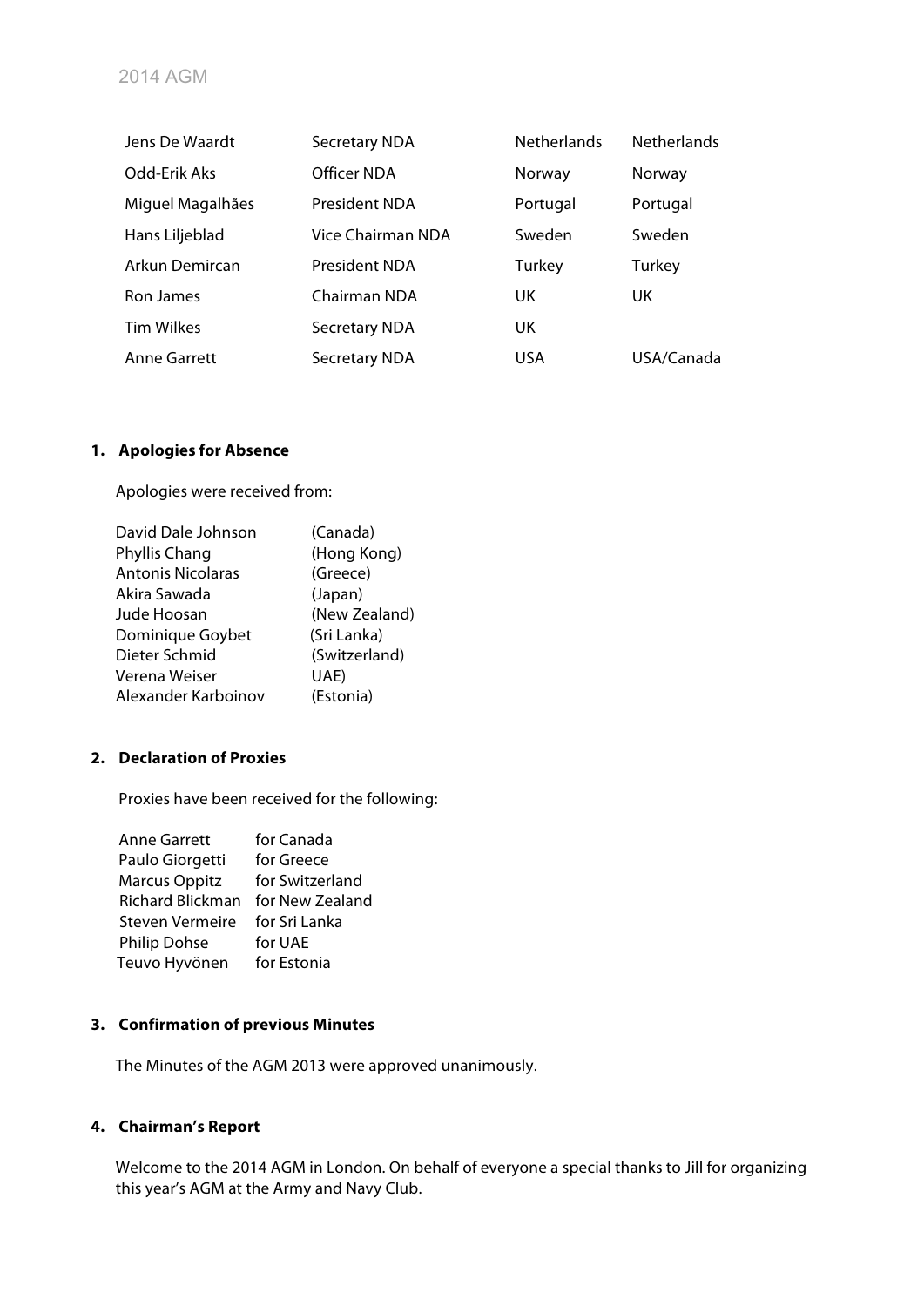The year 2014 marked the 85 years young anniversary of our beautiful Dragon. Many national and international events this year with high attendances have commemorated these 85 years. The 2014 European Championships and the Gold Cup enjoyed above average attendances with 84 and 86 boats respectively from 17 and 14 nations. Apart from the major IDA international events, many graded and local events throughout the year have been enjoying good to above average attendances too. It's also very gratifying to report that many new sailors have joined the Dragon class, especially a few younger teams.

However there are persistent concerns that club racing is seeing less favourable developments. In general we are seeing smaller local fleets although there are some positive exceptions. The number of new Dragons built, 17, has increased slightly from last year. In Dubai the first Dragon was built by Premier Composite Technologies and was launched after careful measurement and building requirements control according to our Class Rules performed by our Chief Measurer, Gunter Ahlers and Technical Committee chaired by Philip Dohse who have reported separately on the technical issues and proposed certain class rule changes.

The IDA remains financially strong and our Treasurer Andrew Craig will report in detail. Last year's one-off investment in the position of an IDA Sailing Coordinator has resulted in an investment as proposed in the AGM which will be amortized over a 5 year period.

Now a few words about the backbone of our wonderful Dragon.

In 2014, as well known, we celebrate that 85 years ago, in 1929, the first Dragon was launched and, as highlighted in last year's Report and Yearbook in detail, it remains important to understand how the success of the Dragon over so many years has continued.

During this past year the IDA Officers, the Secretary, Treasurer, Technical Committee Members and the Sailing Coordinator have had many discussions with many sailors and organisers in particular at the major events to understand whether the elements of success spelled out in the 2014 yearbook are recognized.

In general everyone agrees with the following:

- 1) Overall boat qualities. Seaworthiness, aesthetics, easy transportation, only 3 member crew, low cost
- 2) Unique niche positioning. Appealing to mature sailors who have had success in other classes, crew technically competent, top fitness not required, successful crews mix with mature skipper with younger crew, age from 19 to 90
- 3) One design class with some tolerance for innovation. True one design, constant development in rigging and construction techniques thus enhancing the boat performance and giving it an aura of modernity in spite of her age. Development has been evolutionary and not revolutionary thus well-kept 8-10 years old boats can remain competitive
- 4) When drastic innovations were introduced, transition phases were created during which the innovation was penalized in order to maintain a level playing field
- 5) Very active club, national and international racing calendar. These races when successful mix serious racing with most congenial apres-regatta social events
- 6) Benefit over the years from the involvement and support of boat builders, themselves active and successful sailors in the class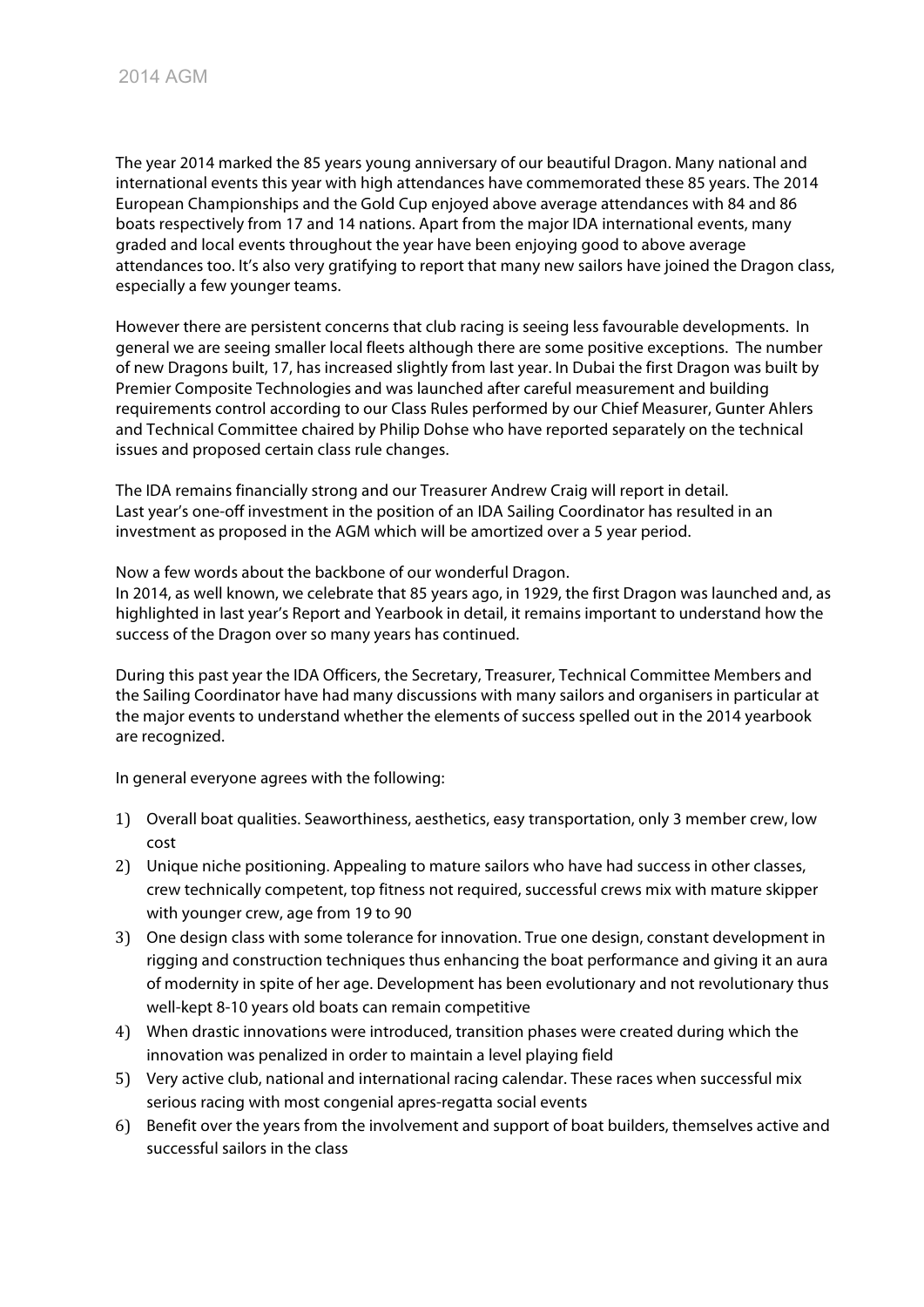The discussions about our values continuously evolve around two main drivers, namely, top class sailing in combination with a friendly and international ambiance and hospitality at yacht clubs. Many believe a continued strong development of the Dragon Class is only possible by combining the requirements for top class sailing with careful maintenance of Corinthian principles in the Class. These revolve around:

- 1) Careful worldwide stewardship
- 2) Honourable, competitive One-Design racing
- 3) Evolutionary modernization of the boat
- 4) Upholding Class traditions
- 5) Supporting ISAF
- 6) Enjoying the fellowship of our global sailing fraternity

Again a clear goal spelled out by many is to maintain the International Dragon as the world's preeminent One-Design keelboat Class standard with RM organization at the major events on a world class level. In the past decade the number of all year round professional sailors and sailors sailing with professional crews has increased and consequently also their level of sailing to a very high standard. The individual Corinthian rankings according to ISAF classification rules intends to create a more level playing field. ISAF currently has a proposal for its next meeting in November to stop the classification for unknown reasons. (Editors comment- Note this proposal was withdrawn by ISAF in November).

The current top ten in the International Ranking List comprises 10 professional teams - Markus Wieser, Lars Hendriksen, Yevgeni Braslavets, Anatoly Loginov, Pieter Heerema, Lawrie Smith, Thomas Mueller, Klaus Diederichs, Dmitry Samokhin and Jose Matoso.

For some sailors this increase in numbers of professional sailors and their influence on the Class is a major concern and they warn that this may result in a substantial reduction of Dragon sailing over time. However over the 85 years this phenomenon has always been the case - Corinthian helmsmen, in some cases with paid crews mostly because of time constraints and crew members who were part of the general household staff.

What is different in the current setting? One major concern is a shift towards a professional circuit whereby the boats and helmsmen may be owned by entities exploiting the Dragon Class for their own financial benefit. This could lead to a set of different rules being imposed upon the Class in return for financial commitments, and this in turn might lead to changes to the Dragon design rules and ambience at major events.

The IDA, set up in 1961 after the 1960 Olympics, discusses these developments through a continued dialogue with all involved. Careful maintenance of Class Rules and Regatta Regulations are essential for the ongoing success of the Class. A broad range of Dragon sailors in many countries and by people in the National Organisations and the IDA consistently evaluate proposed changes in the framework of Class Rules and Regatta Regulations respecting the above mentioned key elements. This is performed by honorary members everywhere in the world maintaining top quality of decisions in combination with careful progress. We all must realise that changes to the class rules can only be made by proposals to the AGM and these have to be adopted by the AGM.

The Technical Committee consisting of Philip Dohse, Chairman, Gunter Ahlers, Chief Measurer, Graham Bailey, Andrew Johnson, Yves Leglise, Axel Waltersdorph also perform their activities in accordance with Corinthian principles which are the cornerstone of the 85 years maintaining class rules and progress in new/ adopted rules in the true one design spirit. For continuity the class has decided to maintain a paid Secretary and Assistant but these are people from within the Dragon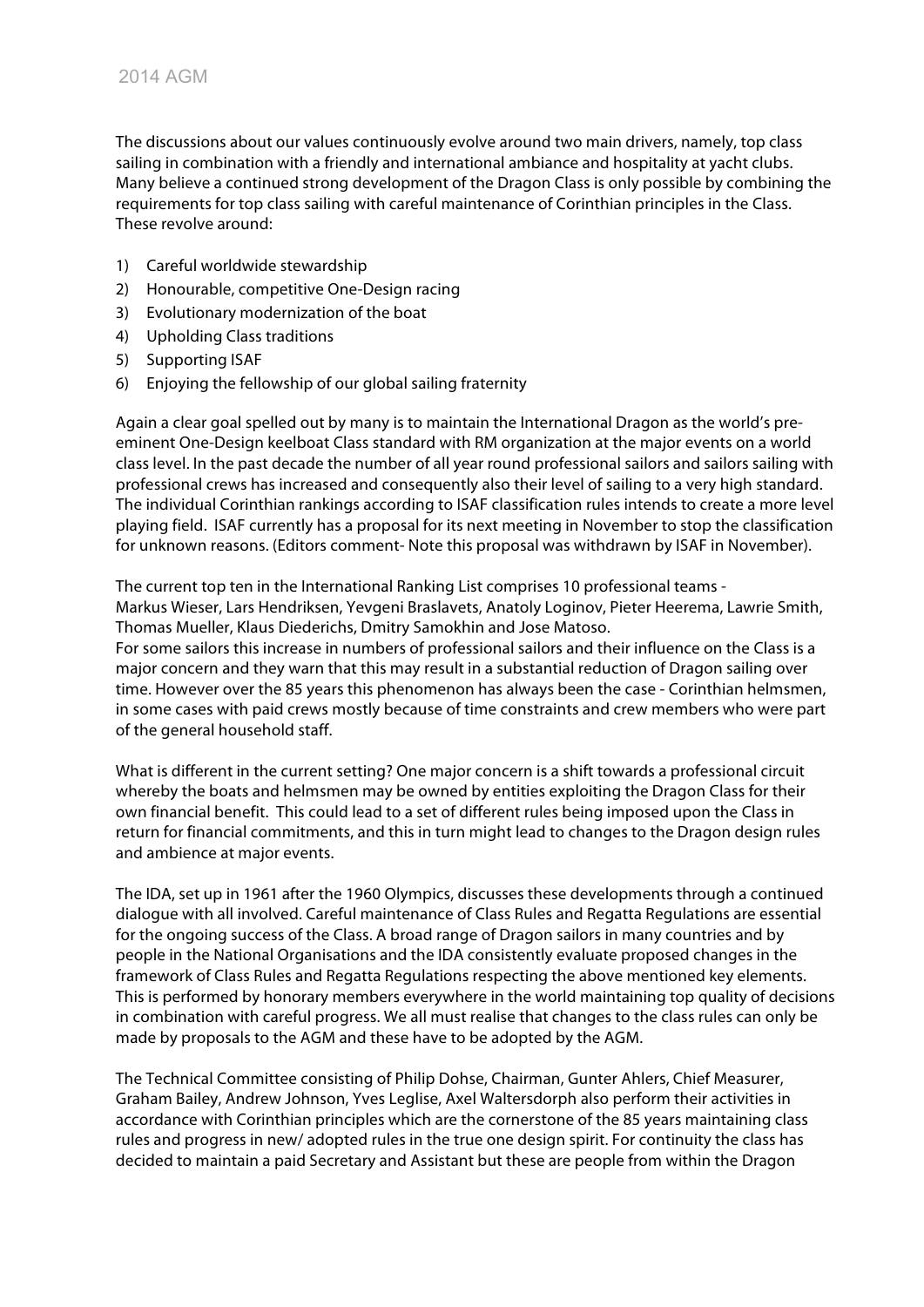class. Therefore everyone involved in the IDA has a duty to maintain the Corinthian values which are the basis for continued long term success.

#### MAJOR EVENTS 2014

The 2014 European Championship was held in San Remo Italy late March and was very successful with 84 entries from 17 nations. There was a spectacular opening and closing ceremony and great hospitality during the week organized by the Yacht Club San Remo. In total we enjoyed 6 races with varying conditions – indeed, two races finished just before sunset. The European Champion 2014 is Lars Hendriksen and Corinthian winner Nano Collanino.

The Gold Cup 2014 was held first week September in Medemblik organized by The Royal Netherlands Yacht Club (KNZ&RV) and The Royal Yacht Club Hollandia (KR&ZV Hollandia). The sailing conditions, apart from the first day with no wind, were excellent.

With 86 entries from 14 nations with 6 Gold Cup length races it was judged a great success. The fleet was moored in the old harbour, which provided a great ambiance and social activity in accordance with the true Gold Cup spirit. This year's winner is Markus Wieser and the Corinthian cup winner is Poul Richard Hoj Jensen.

At the annual owners meeting held at the Gold Cup with 40 owners attending, questions were raised about the IDA involvement in the organization of our major events and in particular the request made by certain professionals for an IDA employed professional race officer. Also, restricting coach boats on the water was supported by many. In addition the introduction of a GPS device on board was discussed. An interesting discussion about all year round racing lead to a clear message from Markus Wieser warning that further professionalising and lifting the Class racing levels may result in an outflow of sailors. A Corinthian World Cup was proposed to be organised every other year following the successful Corinthian Deauville event this year. The mood was very constructive to maintain the spirit of all to enjoy Dragon racing at our major events. At the meeting present from the IDA were, Thomas Wilton Secretary, Martin Payne Sailing Coordinator, Vice Chairmen Vasily Senatorov and Reemt Reemsma, and Chairman, Richard Blickman.

#### EVENT PREPARATION AND SUPPORT

A task of the IDA Secretary jointly with Officers is to support the preparation of our major events and apart from unfortunate exceptions this formula has worked well over many years. However last year as explained at the AGM the Officers decided to establish a trial IDA Sailing-Coordinator position to assist the Secretary and the Officers preparing the major and certain graded events.

#### We described last year this role as follows:

"The main purpose of this new role was to provide input and expertise to the IDA regarding events and agreed promotional activities. Undertake specific projects as outlined by the IDA Officers and Secretary and this role reports to the Secretary. A clear challenge will be to maintain the overall cost in balance with the aid of sponsors resulting in entry fees within the IDA regatta regulations defined range".

We must conclude that although the IDA support provided at this year's Europeans, Gold Cup, German Grand Prix and certain preparation for next year's Worlds in La Rochelle was well received, it has increased cost for the IDA because this was not provided by the event organisers and therefore comprised a major investment for the IDA reflecting around 33% of our reserves. For this reason the sailing coordinator experiment in this form should end.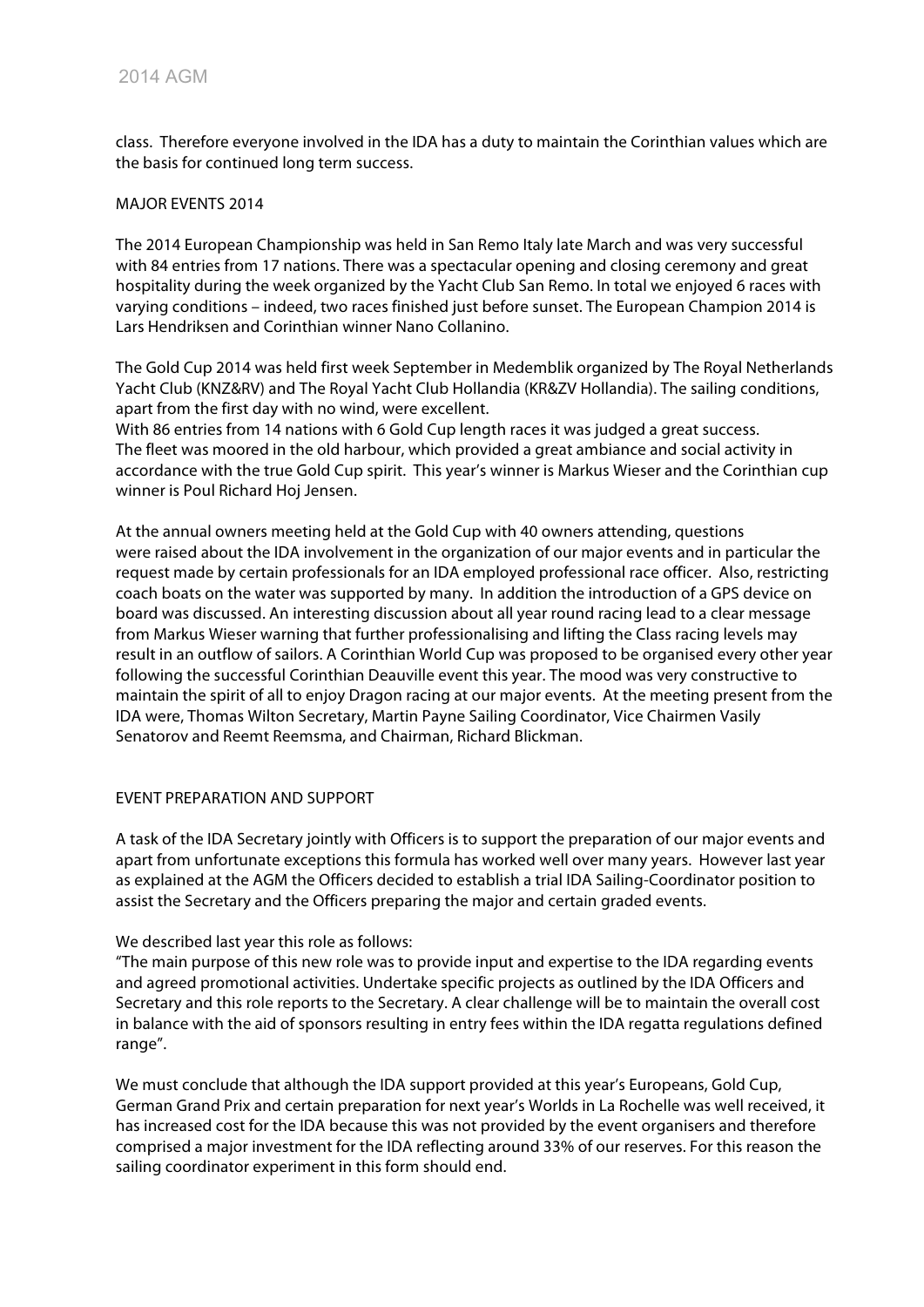Although the Corinthian teams are increasing and a growing number of trophies are awarded at all major events the ISAF is considering stopping the classification. We feel this is not supporting the true spirit in our Class longer term.

Since Thomas Wilton took over the position of IDA Secretary our involvement in the major events has changed to a more active one, but maintaining the principle whereby the responsibility lies with the specific event organiser. The sailing coordinator Martin Payne has contributed both in the preparation and communication during the event in his well-known great style.

The promotion of the Class through our website, yearbook and other social media depends on the efforts of many. In particular we thank Martin Payne and Fiona Brown for their contributions at all major events, graded and many local events.

Overall 2014 has been a great year and we can look forward with great confidence.

#### TECHNICAL COMMITTEE

Under the expert leadership of Dr Philip Dohse and reappointed Chief Measurer Gunter Ahlers we are assured of sound continuity and observation of the Class rules. Careful investigation of certain suggested changes have been made.

The main topic this year was to follow closely the new Dragon boat builder enterprise in Dubai Premier Composite Technologies LLC. Initial plans were revolutionary to the extent that our class Rules would have to be changed significantly because of measurement requirements. The architect involved and the builder have followed the expert advice of our technical committee and chief measurer resulting in the successful launch of the first boat. We will follow further developments closely.

Following the European Championships in San Remo in March this year the Technical Committee Chairman and the Officers decided to support the request of certain owners of Pedersen and Thuesen built Dragons between 1959 and 1963 to be re-measured by the IDA. The reason to honour the request was to eliminate the feelings that these boats do not measure according to the Class Rules. The IDA chief measurer Gunter Ahlers performed an extensive re measurement of 6 boats and concluded that every boat measures correctly.

#### Grade 1 Events

Our grade 1 events have been held with good entries in Kuhlungsborn, Cascais, Cannes and Douarnenez. Also the Prince Philip Cup in Australia was held as a grade 1 event.

# **PERSONNEL**

Andrew Craig our Honorary Treasurer for over 20 years has decided to step down and hand over to Kasper Harsberg. Kasper was not present due to family reasons for which we have full understanding. Kasper is Danish and knows the Dragon Class well.

Andrew it is very easy to describe your contribution in numbers if we simply look at the accounts. However you have done much more than that. In the true spirit of the Class you protected the IDA from any sidestep away from our proven strategy but also allowed innovations to occur in a careful manner. I have had the honour to witness your actions and style over the past 5 years and learned a lot.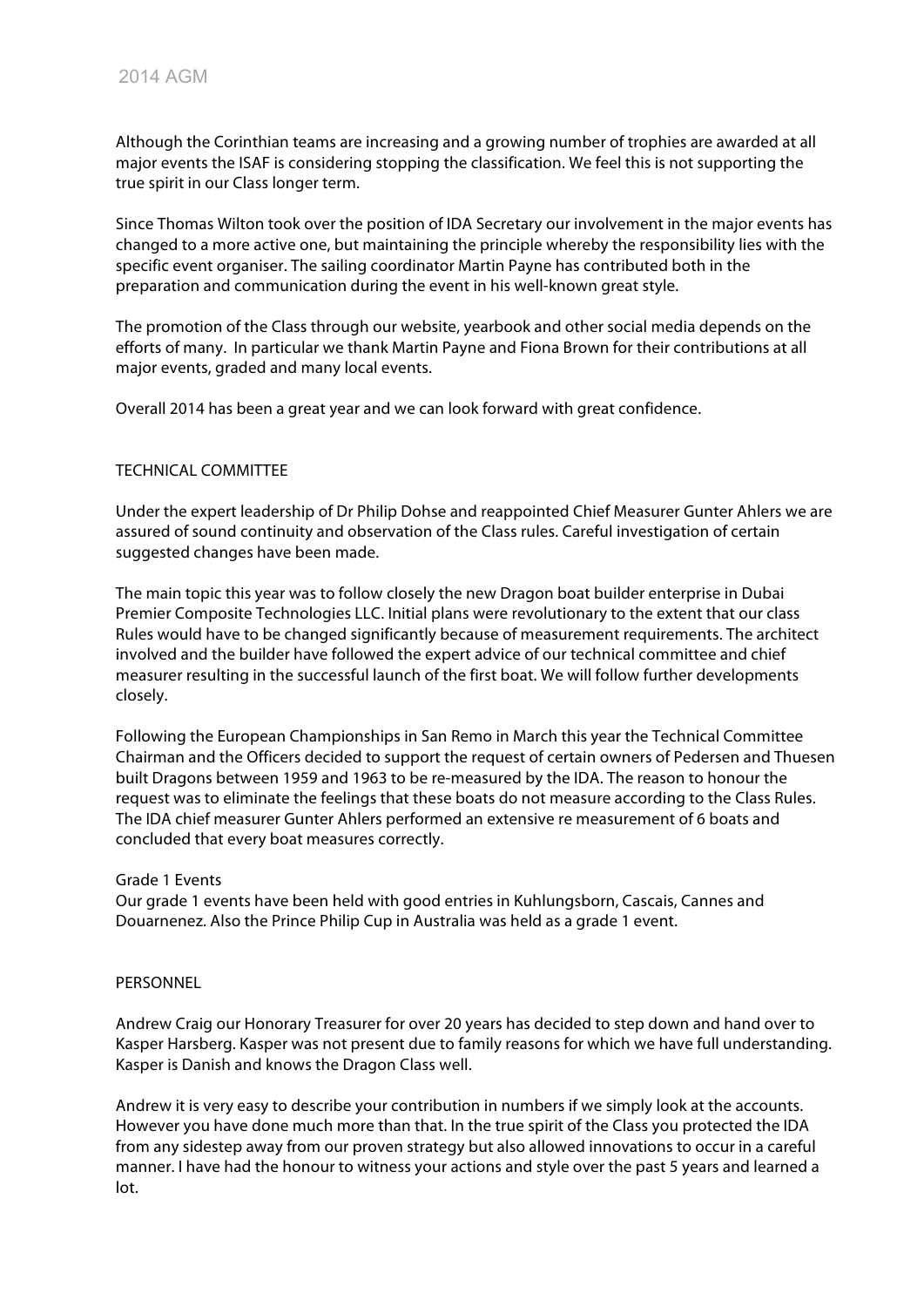On behalf of all many thanks.

Thomas Wilton accepted last year the position of Class Secretary on a temporary basis. Tim Pearson, an Irish National and Corinthian Dragon sailor for over 25 years has agreed to take over the position of IDA Secretary from Thomas. We are very thankful for Thomas' contribution this year in repositioning the IDA Secretary and in event preparation and supporting the trial with the sailing coordinator. Moreover Thomas has updated the Championship/Regatta Regulations which has been a great effort and will support for the Class for years to come.

In addition the preparation for the Yearbook is well advanced in a slightly modified setup more attractive for advertisers and broader contributions from Sailors, PRO's etc. Thomas has formed an editorial committee headed by Fiona Brown and the magazine will be ready for distribution in January.

Thomas has also formed a Small Fleet Development Committee with the purpose to encourage small and sometimes remote fleets. Anne Garrett, our North America Secretary, has kindly accepted this challenge. As an example we have seen the Belgian fleet re-emerge from struggling with low numbers and Anne will liaise with the Belgians and a few others to develop further.

We thank Thomas for his many contributions.

After 2 terms of 2 years Reemt Reemtsma retires and we thank Reemt for his contributions being at heart a Corinthian successful Dragon sailor. A clear mind and opinion have supported many of the important decisions in the past years. Reemt was also a member of the technical committee for many years.

Jose Matoso is proposed to be elected for a second 2 years term.

The Officers have proposed on the agenda for the meeting to appoint Stephan Baseden as Vice Chairman. Stephan is Chairman of the French Dragon Association and a keen Dragon sailor.

Jill Hayward the Class Secretary has decided to retire after more then 10 years fulfilling this very important position. All National secretaries have been in contact with Jill every year. Also you have done a great job in arranging advertisement income for the yearbook and also distributing the book every year. Organisation the AGM in London also this year has always been very good. Thank you on behalf of everyone.

The Officers, with the consent of the IDA President HM King Constantine, have asked Poul Ricard Hoj Jensen to become Vice President of the IDA and Poul has gladly accepted. Poul's contributions to the Dragons are enormous over a period of more then 40 years.

Next year 2015 will be a full major event year with a Worlds in La Rochelle, Europeans in Bastad, Sweden and Gold Cup in Kuehlungsborn, Germany. All events are well advanced in preparation.

We will continue to build onto supporting the event organisers in the spirit of the Class combining the advice of all sailors involved. We should cherish the support from all the volunteers at every event which offer their spare time for our joy. At the same time we have a responsibility to offer experience to the next generation as we have done for 85 years.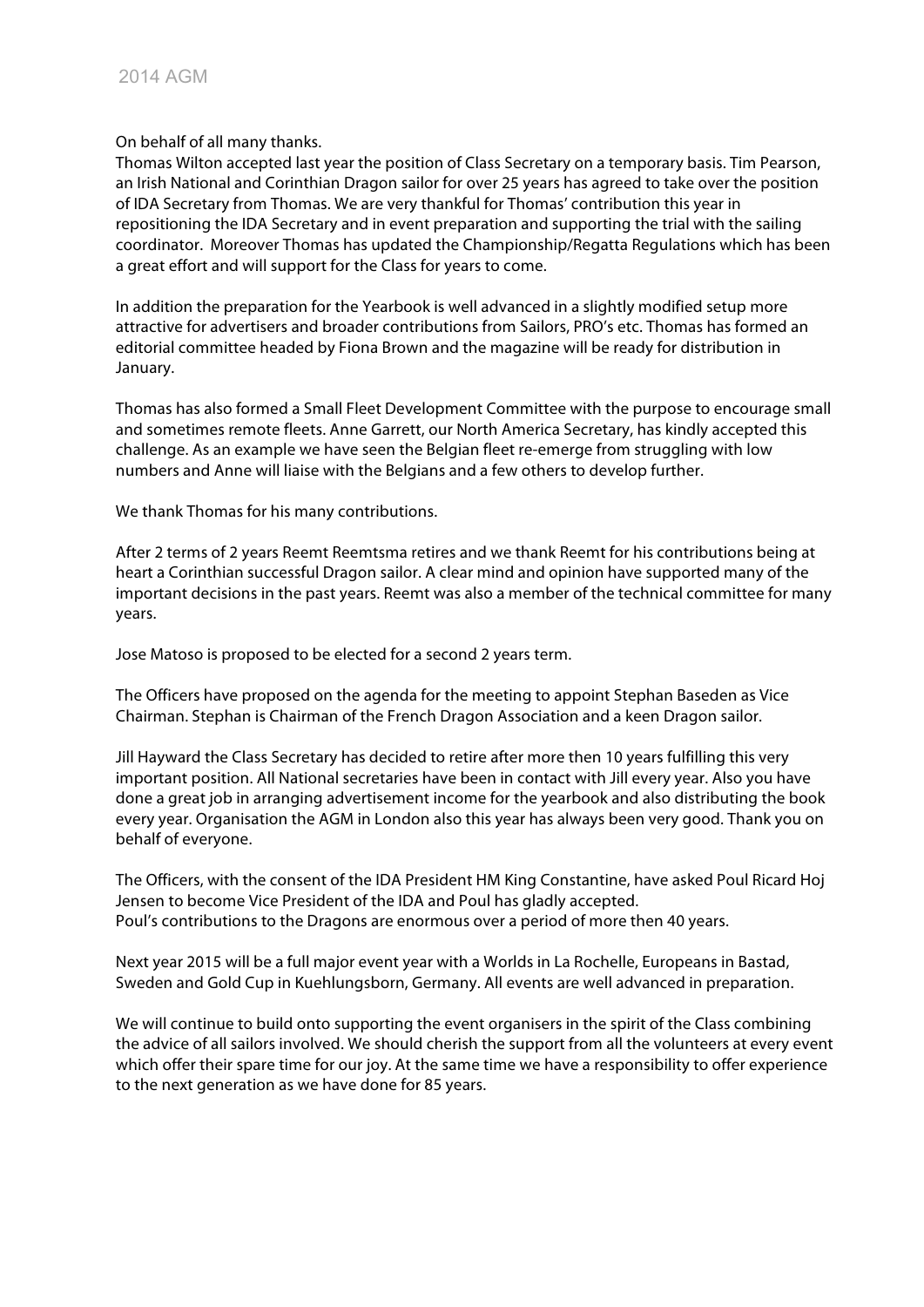# **5. Treasurer's Report**

## OVERVIEW

Economic conditions throughout Europe in 2013 remained flat with little growth across the EU. The Class is not immune; however the Europeans in Italy and the Gold Cup in The Netherlands were held in popular venues and turnout was strong. The flat economy probably contributed to the shortfall in advertising receipts which were experienced in 2014 (along with the fact that there was no Worlds in 2014). The turnout at Grade 1 and Grade 2 regattas around the globe is very strong and individual National Associations continue to bid to hold our major events and the outlook for the Class remains positive.

As agreed at last year's AGM a Sailing Coordinator was engaged on a one year trial basis to work with the Secretary to further develop the oversight of our major events. During 2014, we were unable to recover the cost of this additional resource from the regatta organisers, whose own budgets were under pressure, and, going forward, the arrangements for the coordination role will involve limited call on IDA funds with the event budgets bearing any additional costs.

The 2014 receipts and payments account shows an decrease in our reserves of £ 5,945 which is due to the cost of £11,828 for the Sailing Coordinator, however the loss has been partially offset by cost savings in other headings.

The Association continues to benefit from subsidies from the Officers in terms of travel costs and administrative support. In particular The Secretary paid all his own travel and accommodation costs in relation to oversight and attendance at the major regattas and meetings. This is much appreciated however it is not a situation that can continue and future costs associated with oversight will be budgeted and paid for.

#### **RECEIPTS**

Income was £ 2,800 less than last year and £ 1,800 below budget. This reflects the difficulty in securing advertising revenue which hit a high in 2013 and was budgeted to decrease, however the decrease was greater than expected.

Subscription income was in line with budget and last year. Subscription levels have not been increased for many years. The Officers have considered subscription rates and decided they should remain at current levels to leave funds with National Associations for local fleet development.

Building fees increased during 2014 due to a timing difference between when the cash was received and when the plaques are issued as well as a small increase in the number of plaques issued during the period.

The sail label charge was increased to £35 per sail and the income was in line with budget and  $E$ 3,100 more than the prior year.

Mast label income represents a very small part of total income and was in line with budget.

Other income includes income from the sale of plans, rules and templates.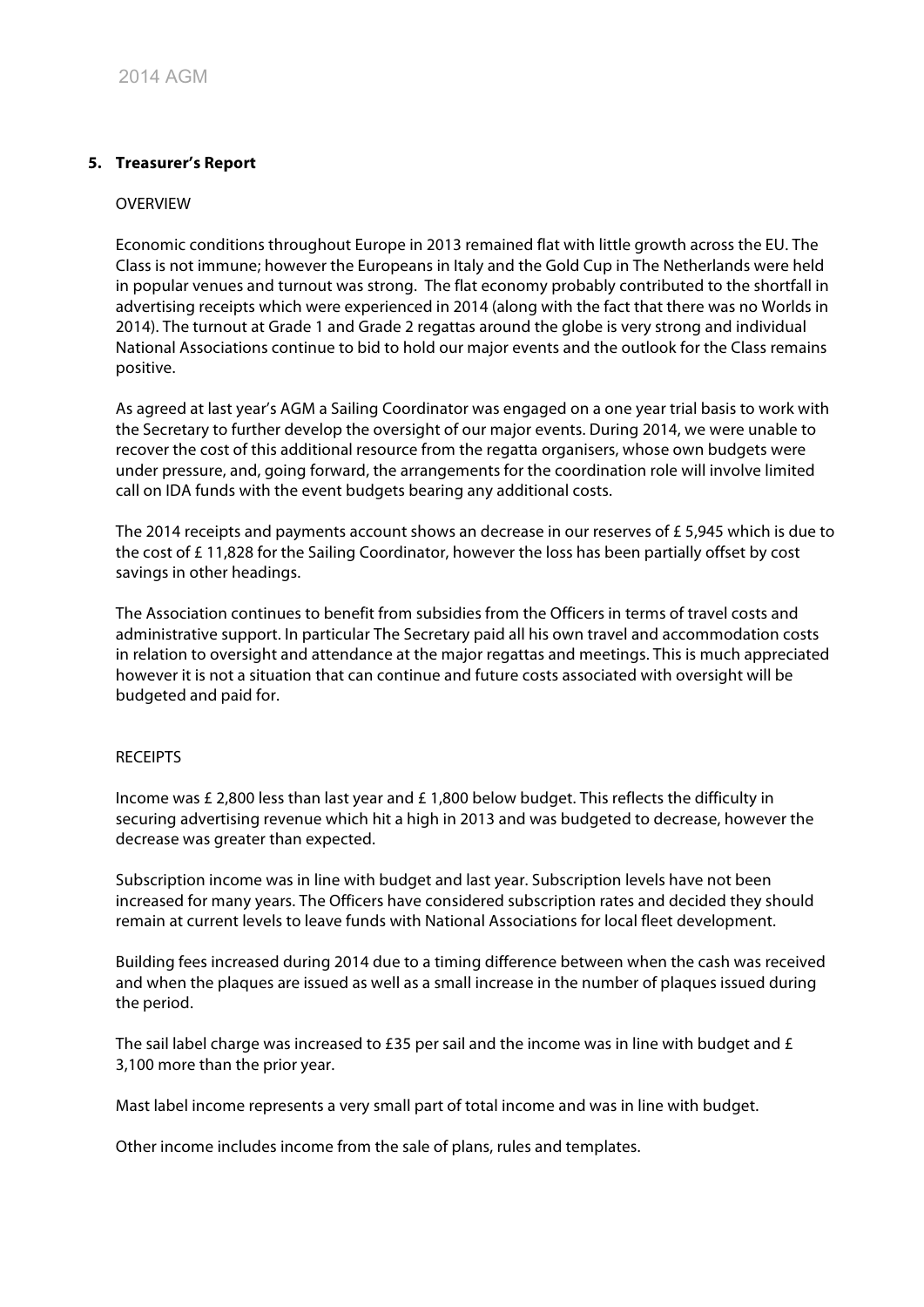The outlook for our income for 2015 is positive with Worlds, Europeans and the Gold Cup in popular European locations.

### PAYMENTS

Expenditure exceeded receipts by  $E$  6,000 and the excess of payments over receipts was £7,000 worse than budgeted. This was mainly caused by the cost of the Sailing Coordinator offset by savings on website and internet and technical committee expenses.

The Yearbook cost was in line with budget and previous years.

The Technical Committee was active during the year conducting reviews of, in particular, Pedersen and Thuesen Dragons; however, the costs associated with this were covered by the boat owners, committee members and the GDA.

Investment in the website continued and the quality of the content continues to improve, Facebook, videos from major events and the Dragon Website is one of the best around. The professional webmaster develops and runs the site and ensures the quality is maintained. The hit rate continues to be very high and the web has become our main source of communication and the reach is enormous. Through the efforts of the Secretary there was less reliance on the Webmaster and this contributed to significant savings in this area with no impact on quality**.**

The Secretary and Assistant Secretary worked very hard to contain costs to partially offset the cost of the Sailing Coordinator

#### CONCLUSION

As noted at last year's AGM we would treat the cost of the sailing coordinator as an unbudgeted investment for the year if we were unable to recover it from events. It is the IDA policy that when such an item arises that the reduction in our reserve be made good in succeeding years and this will commence when setting the budget for 2015.

Despite the loss for 2014 we continue to maintain a strong cash reserve. It is vital that we preserve a balance of this order to deal with temporary fluctuations in income and to cover any unexpected issues which might threaten the strength of the Class. This prudent approach to the management of the IDA's financial affairs has allowed us to maintain the level of quality with no curtailment of service to members.

We continued to develop our key communication resource which is now the Website which is kept fully up to date with news and Class developments.

Our commitments continue to increase in line with the demands of our members for a higher level of service however the affairs of the Association are well managed and we have a sound base for moving forward but we will need to continue to ensure that our income keeps broad pace with the expenses going forward and that our expenditure is correctly focussed and provides best value for money. We need to consider ways to promote the Class more widely through all our communication channels. Maintaining and growing the strength of the Class, particularly at country level is the key to ensuring that we hold on to our strong financial base. Our international events are strongly supported however a number of National Associations report that the number of active Dragons in their countries is falling. This is a matter of concern.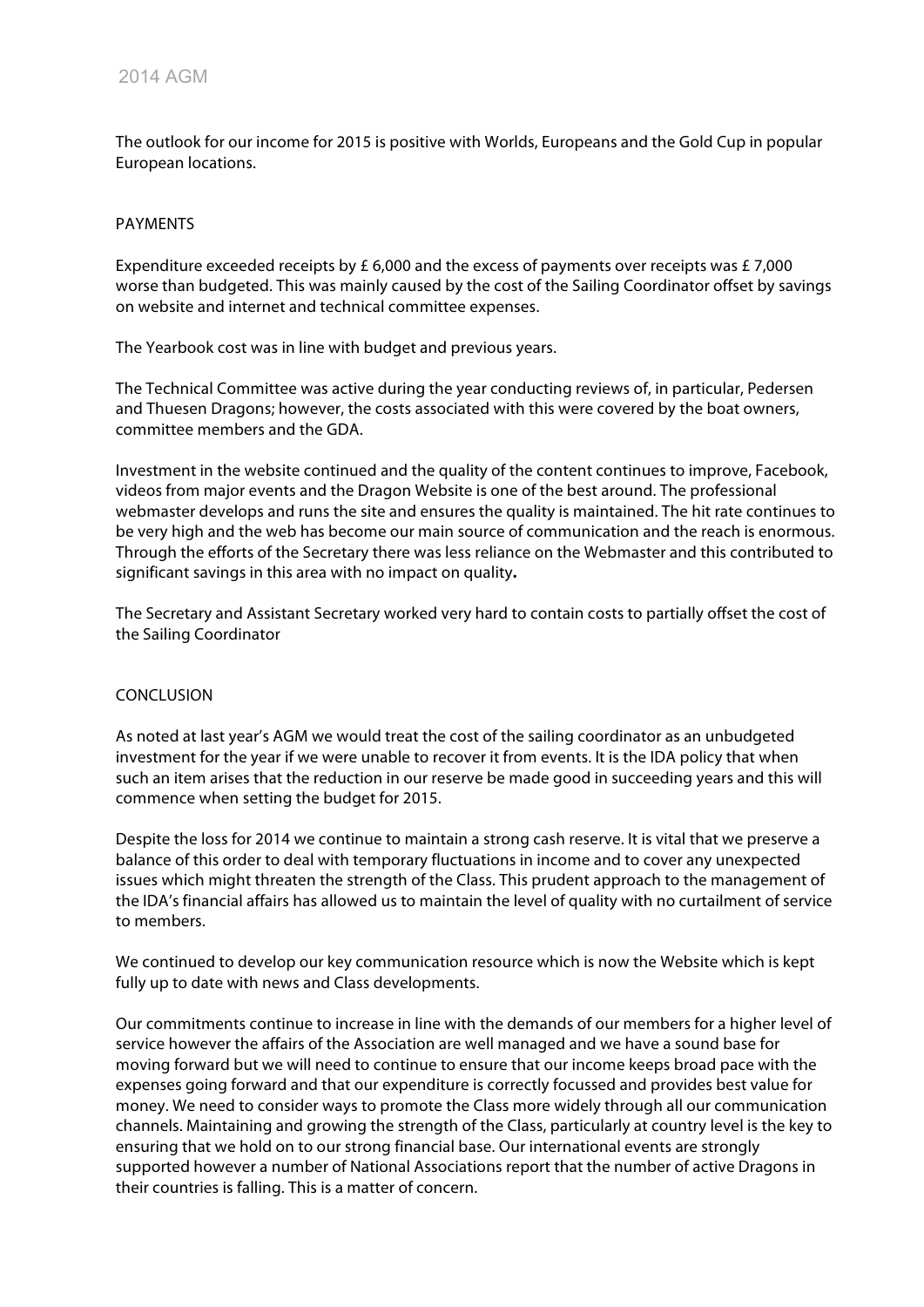The key challenge for the IDA and National Organisations continues to be to encourage growth at country level as the International and travelling fleet is well catered for by a rota of events at a range of interesting venues.

# **6. 2015 Budget**

The 2015 budget was submitted to the meeting. The Chairman reiterated that any new arrangements in the administration of the Class will be accommodated within the presented budget. It is IDA policy that any un-budgeted items require the prior approval of the Treasurer.

In 2014 the Sailing Co-coordinator role supported the main IDA Championship events and the Grade 1's. The Executive believe there are 3 ways to finance the Sailing Co-coordinator role:

- 1. The IDA pays the total cost (see below)
- 2. It is financed by the event organisers of the IDA Championships (Worlds, Europeans, Gold Cup and the cost is added to the event fee
- 3. It is financed by individual supporters in the Dragon community, which has not happened yet

The cost of the Sailing Co-coordinator in 2014 was £13,000 which cannot be supported from the current levels of IDA income. Additionally the Officers feel it would be inappropriate to allocate a substantial part of the IDA funds on an activity which impacts 70-120 boats attending the IDA Championships. So the solution for next year is to reduce the IDA financial support for the Sailing Coordinator to £1000.00 per major event with the remaining cost being financed out of the relevant event's budget.

Helmut Schmidt (Germany) confirmed that the additional cost is in the budget for the 2015 Gold Cup in Kuhlungsborn and Stephane Baseden (France) said that it was under discussion for the 2015 Worlds in La Rochelle. Helmut Schmidt strongly supported the concept that the cost of the sailing co-coordinator should be paid by the event as the coordinator should be part of the Organising Team.

Geoff Totterdell (Australia) commented that the IDA should not take on the role of Organiser at the IDA Championship as it would expose them to legal responsibilities. He explained the Australian model, which utilises contracts between the National Association and the Organiser. This is similar to the new proposals for Regatta management specified in the revised IDA Championship Regulations (to be published by end 2014).

It was agreed that the IDA will look at the concept of Events paying an IDA a licence fee for running an event but for now it is a requirement that they budget for the sailing co-ordinator role.

Concerns were raised about how much the entry fees would need to be raised to finance the additional cost of the Sailing Coordinator. The Chairman said it would only mean approximately £50 per entry fee at the three Major Championships.

Jose Matoso (Vice Chairman) commented that from his experience as President of the Clube Naval de Cascais it was achievable:

1. We are only talking of putting up fees for 2-3 regattas (i.e. the IDA Championships) a year so it is not a big impact on costs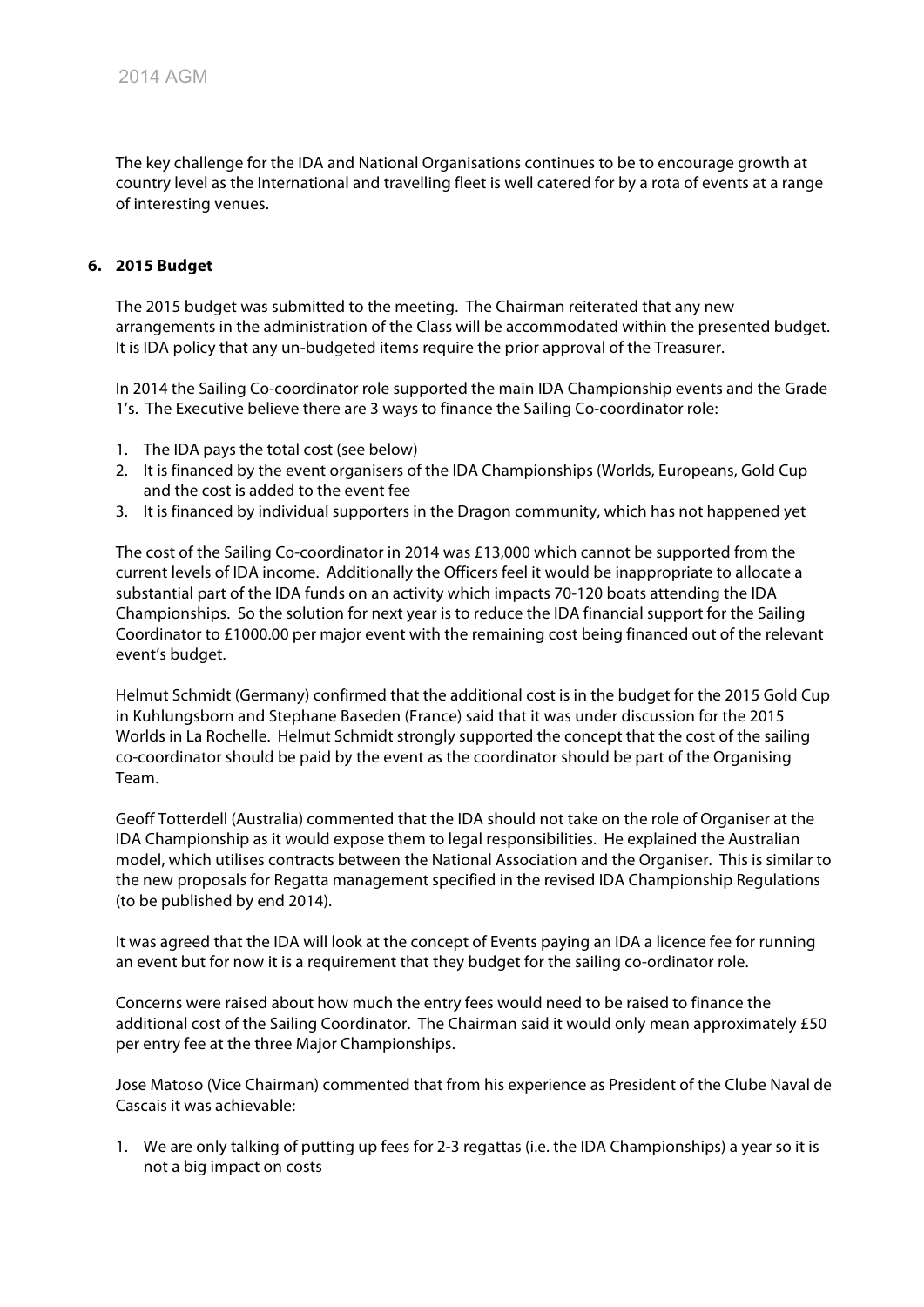- 2. These regattas have budgets of Euro 100k plus. If the IDA is providing a service to uphold standards then £3000 for the Sailing Coordinator role is a small amount
- 3. Most classes sailing in Portugal charge higher entry fees and have more detailed regulations that the Dragons. The IDA should focus on making sure organisers agree to work to our regulations and then police them rigorously

Lars Broen (Denmark) asked if the IDA could look for sponsorship to cover the cost of running the IDA. The Treasurer commented that it is unwise to rely on sponsorships to cover the administration cost of the Class as they are not predictable.

Lars Broen then suggested that running cost should be paid out of normal budget but a sponsor could be used for special activities ie promotion or web site.

The budget was approved unanimously with the additional £3000 retainer for the Sailing Coordinator.

Poul Richard Hoj Jensen (Antigua) questioned whether the IDA should do more marketing activity, as he believed that builders and sail makers were seeing a slowdown in production. It was also suggested that the Class should celebrate its 90<sup>th</sup> Anniversary in 2019.

The Chairman indicated there would be more emphasis next year on internal communications as well as better use of modern communication techniques such as Facebook etc.

# **7. Technical Report**

The Technical Chairman commented that whilst there have been fewer big issues in 2014 there was still a high volume of questions from sailors, many of these at events. The major items that were handled in the year were as follows:

- 1. Additional foot supports (wooden or other materials) on Barney posts and Main Sheet Beams the Technical Committee gave a clear answer that they were not allowed and have published a technical ruling with maximum measurements for Barney posts and main sheet beams.
- 2. Spinnakers there were some issues with the measurement of spinnakers at the Europeans in 2014. The Technical Committee solved the issue but suggests a small clarification to the Dragon Class Rules in order to precise the method of measuring spinnakers.
- 3. Measurement of Pedersen & Thuesen (P&T) boats sailors had raised some concerns that P & T boats are particularly fast and may not measure under the templates. Six P&Ts were measured at their owner's expense by Gunter Ahlers in June 2014. He reported all six measured to the old and also to the new templates and so comply with the Class Rules. They were also weighed. A note regarding this measurement has been placed on their measurement certificates.
- 4. Mast Step and Foot The current rule permits a tolerance of 10mm at the fixing of the mast to the mast step. The proposed new rule 1) reduces this to 5mm and 2) restricts the materials used in the step and foot.

Poul Richard Hoj Jensen showed the new style Petticrow mast step/foot and explained:

- 1. The new style mast step will be more reliable because we now use more runner tension and the standard mast step can bend and
- 2. It is difficult to get a good casting for the standard mast step that is currently in use on older boats and a plastic foot is easier to manufacture.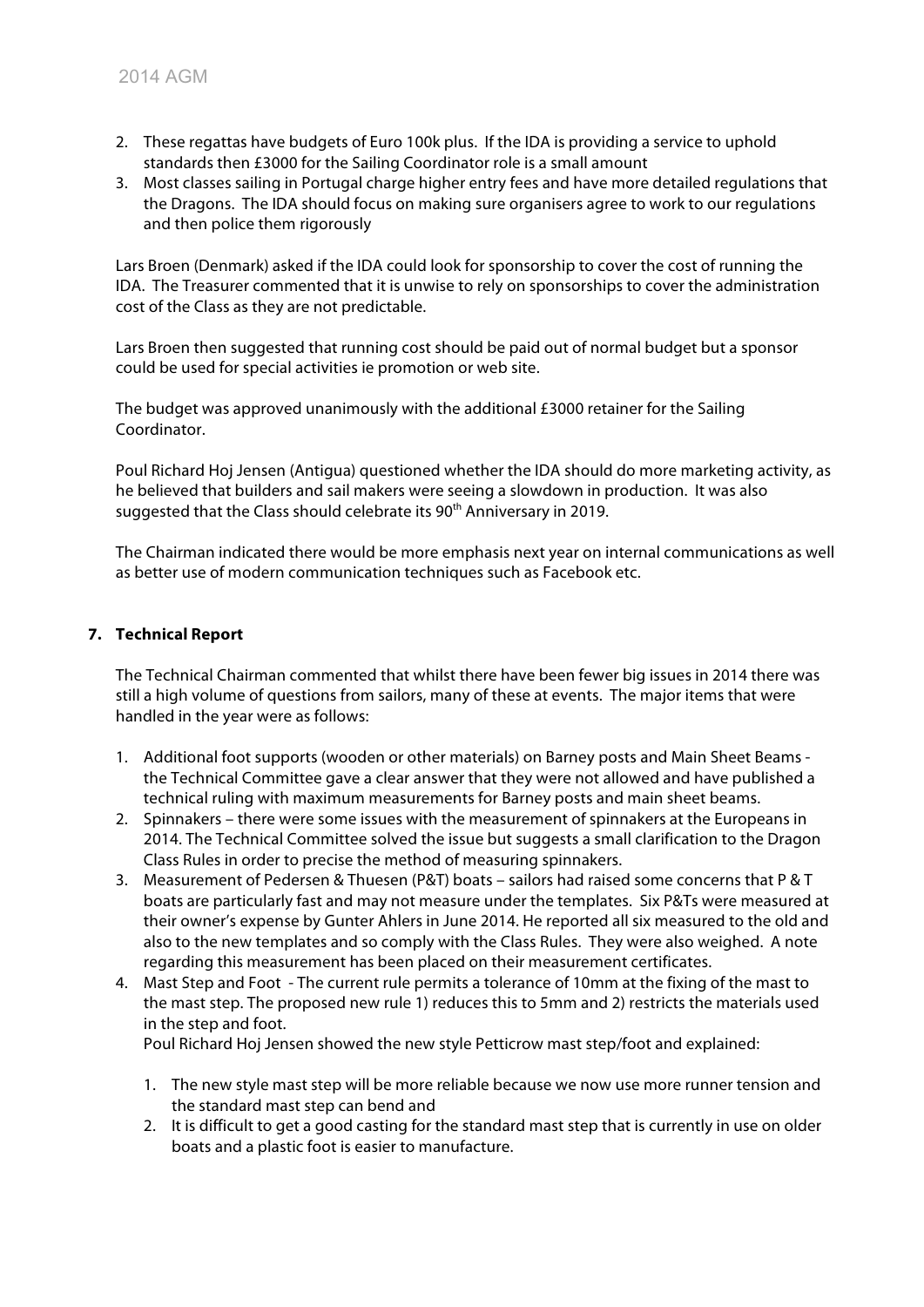Gunter Ahlers, the IDA Chief Measurer, confirmed that the new style mast step as shown at the meeting would be permitted under the proposed new rule provided the gap was narrowed to 5mm rather than the present 10mm (The Technical Committee has since clarified that this comment referred to the shape of the new step/foot and not the plastic material used, which would not be permitted under the new rule.)

Arkun Demircan (Turkey) commented that he was in favour of using plastic as it would solve corrosion problems in very salty water.

- 5. Mast movement at Deck level the proposal of the Technical Committee is to restrict the mast movement at deck level by using chocks or screws to limit fore and aft movement as there are concerns that some sailors may not be adhering the present rule of fore and aft mast movement. The Technical Committee is clear that boats who don't have chocks in place as required will be disqualified. Existing boats will have until March 2016 to make the necessary changes while new boats have to comply from March 2015.
- 6. The delegates raised the issue of GPS. The situation is not clear at the moment so the Class will observe the further development would welcome any proposal that prevents or controls the use of GPS that could be robustly implemented and this issue will be discussed next year.

# **8. Class Rule Changes**

The attached Rule Changes were approved at the meeting with no amendments and are still subject to ISAF approval:

#### **9. Venues for Major Events and update of the Rota**

| Year | <b>World Championships</b> | <b>European Championships</b> | <b>Gold Cups</b>           |
|------|----------------------------|-------------------------------|----------------------------|
| 2015 | La Rochelle, France, 4-12  | Bastad, Sweden, 31 July-8     | Kuhlungsborn, Germany -    |
|      | June                       | August                        | dates 21-28 August         |
|      | Updates given              | Updates given                 | Updates given              |
| 2016 |                            | St.Petersburg, Russia, 20-27  | Hornbaek, Denmark - 26     |
|      |                            | July                          | August to 2 September      |
| 2017 | Portugal (Cascais)         | Switzerland (Lake Thun)       | France (La Grande Motte,   |
|      | provisionally April        | provisionally 14-19 August    | 7-16 September             |
|      |                            | but request was made to       |                            |
|      |                            | have it earlier               |                            |
| 2018 |                            | Proposals were made from      | Proposal was made from     |
|      |                            | Hungary (Balaton) and Italy   | Finland Helsinki and       |
|      |                            | (Lake Garda). Balaton was     | United Kingdom (Pwllheli). |
|      |                            | selected by a significant     | Helsinki was selected by a |
|      |                            | majority. Proposed to be      | significant majority. No   |
|      |                            | held late May early June      | dates given                |

The following events updates were given to the meeting.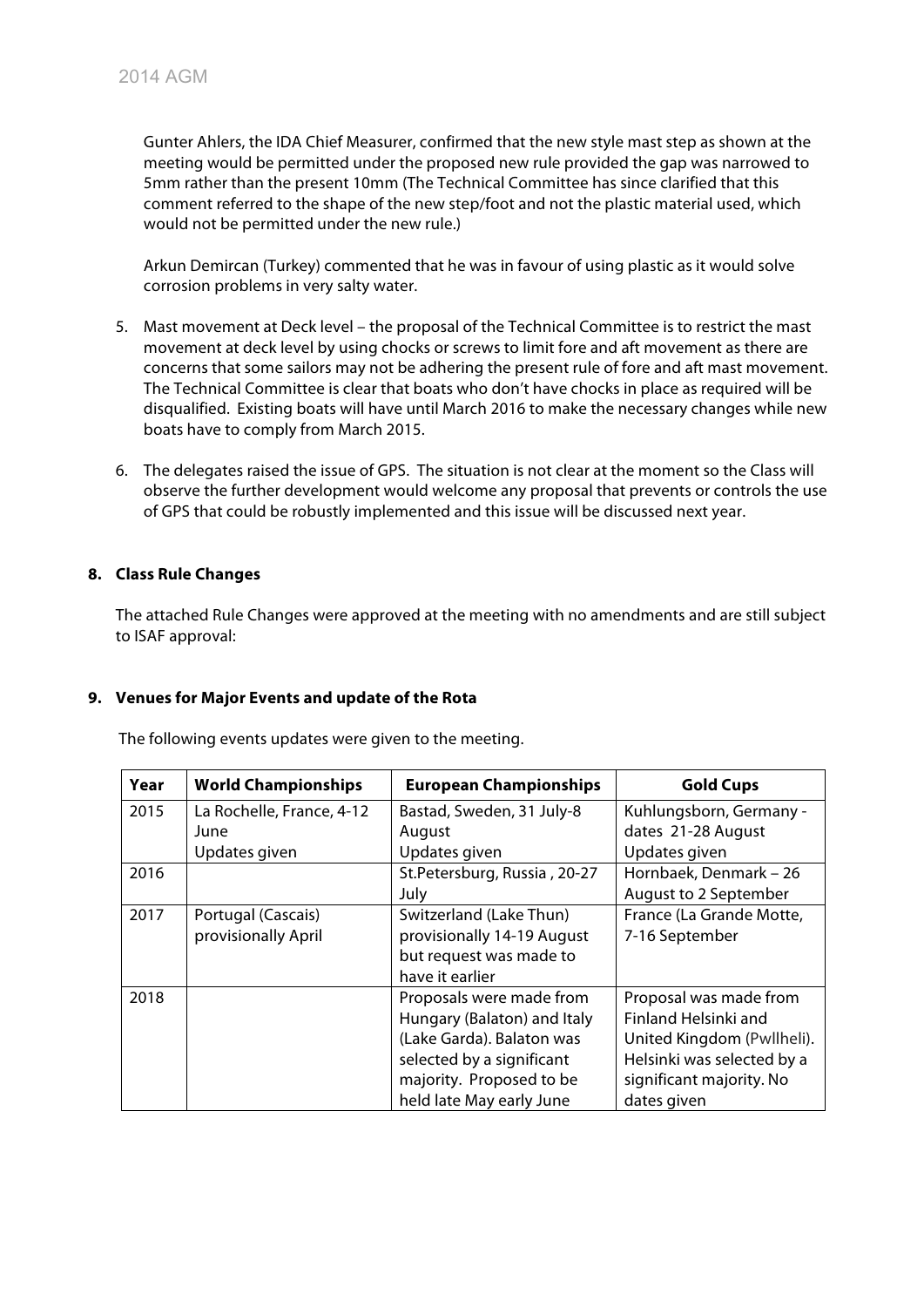| 2019 | Interest was confirmed by<br>Russia (Vladivostok) and a<br>presentation was made by<br>Australia (Freemantle) for<br>January 18-15. AGM<br>asked them to consider<br>Christmas period instead | Proposals were made by<br>Denmark, France, The<br>Netherlands, and Italy | Proposal was made from<br>The Netherlands and from<br>USA for Newport. United<br>kingdom also indicated an<br>interest (Pwllheli) |
|------|-----------------------------------------------------------------------------------------------------------------------------------------------------------------------------------------------|--------------------------------------------------------------------------|-----------------------------------------------------------------------------------------------------------------------------------|
| 2020 |                                                                                                                                                                                               | Interest was notified by<br>Germany                                      | Interest was notified by<br>Ireland                                                                                               |
| 2021 | Interest was notified by<br>Hungary                                                                                                                                                           |                                                                          |                                                                                                                                   |

# **10. Sailing Co-ordinator**

It was confirmed the Sailing Coordinator role is an IDA role. The person filling it reports to the IDA Secretary and will fulfil his tasks as an IDA person. He should act only in the IDA's interests. The role will support any event if requested by the Organisers to do so. The IDA objective is to ensure Championship events are run at as high a level as possible but will not be dogmatic about employing the Coordinator where he is not needed.

# **11. Election of Officers**

Election of Officers – Jose Matoso (Portugal) having completed a term of two years as Vice Chairman has agreed to stand again for a further two years as Vice Chairman. Reemt Reemtsma (Germany) having completed 4 years as Vice Chairman is to stand down. The Officers propose Stephane Baseden (France ) to replace Reemt Reemstma as Vice Chairman. Andrew Craig (Ireland) is to stand down as Treasurer. The Officers propose Kasper Harsberg (Denmark) as the new Treasurer.

The proposed Officers were approved by the AGM.

## **12. Vice President**

The Chairman proposed to the meeting that Poul Ricard Hoj-Jensen should be elected as Vice President of the Dragon Class in recognition of what he has done for the Class over the years. The proposal was approved unanimously.

#### **13. Any other business**

- 1. International Ranking list it was confirmed that the events that counted for the IRL are the IDA Championships, Grade 1 and the National Championships that are classified Grade 2. It was noted that the Grade 2 event results had very little impact on the Ranking List.
- 2. The Corinthian-only Event will be held 1- 5 May in Flensburg (Germany). Helmut Schmidt (Germany) asked if it could be included in the event rota voting in the future. There is no official policy on how to select venues for the Corinthians as yet but IDA will look into it.
- *3.* Concerns were raised by delegates about the number of professional crews at events and how this impacts Corinthian sailors.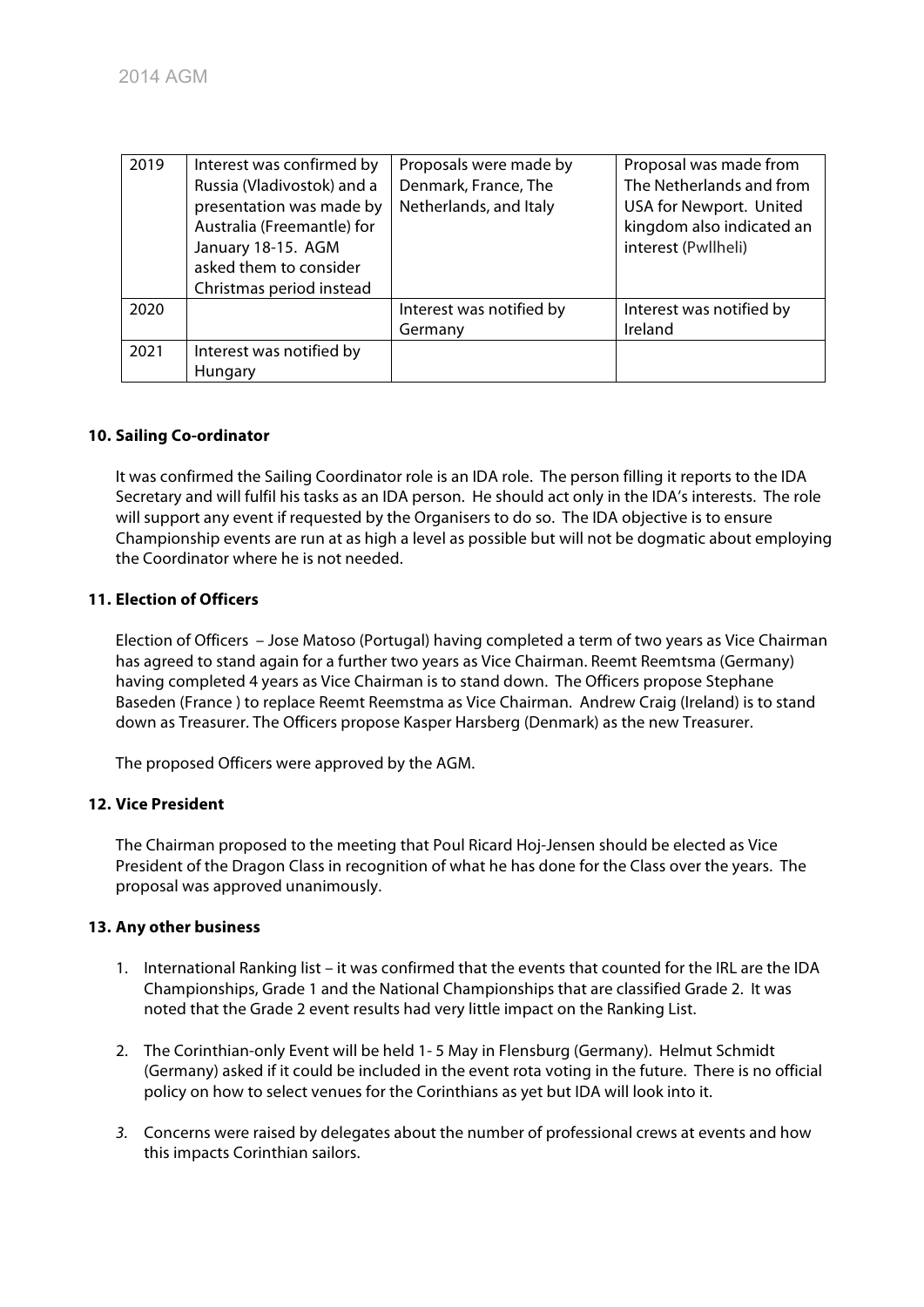*4.* Helmut Schmidt requested that the International Jury do more on-the-water judging, particularly regarding hiking. The decision was taken to request each International Jury to police this rule.

# **14. Date of Next Meeting**

The next AGM will take place in Paris, France October  $24<sup>th</sup>$  2015 at 10.30 hours.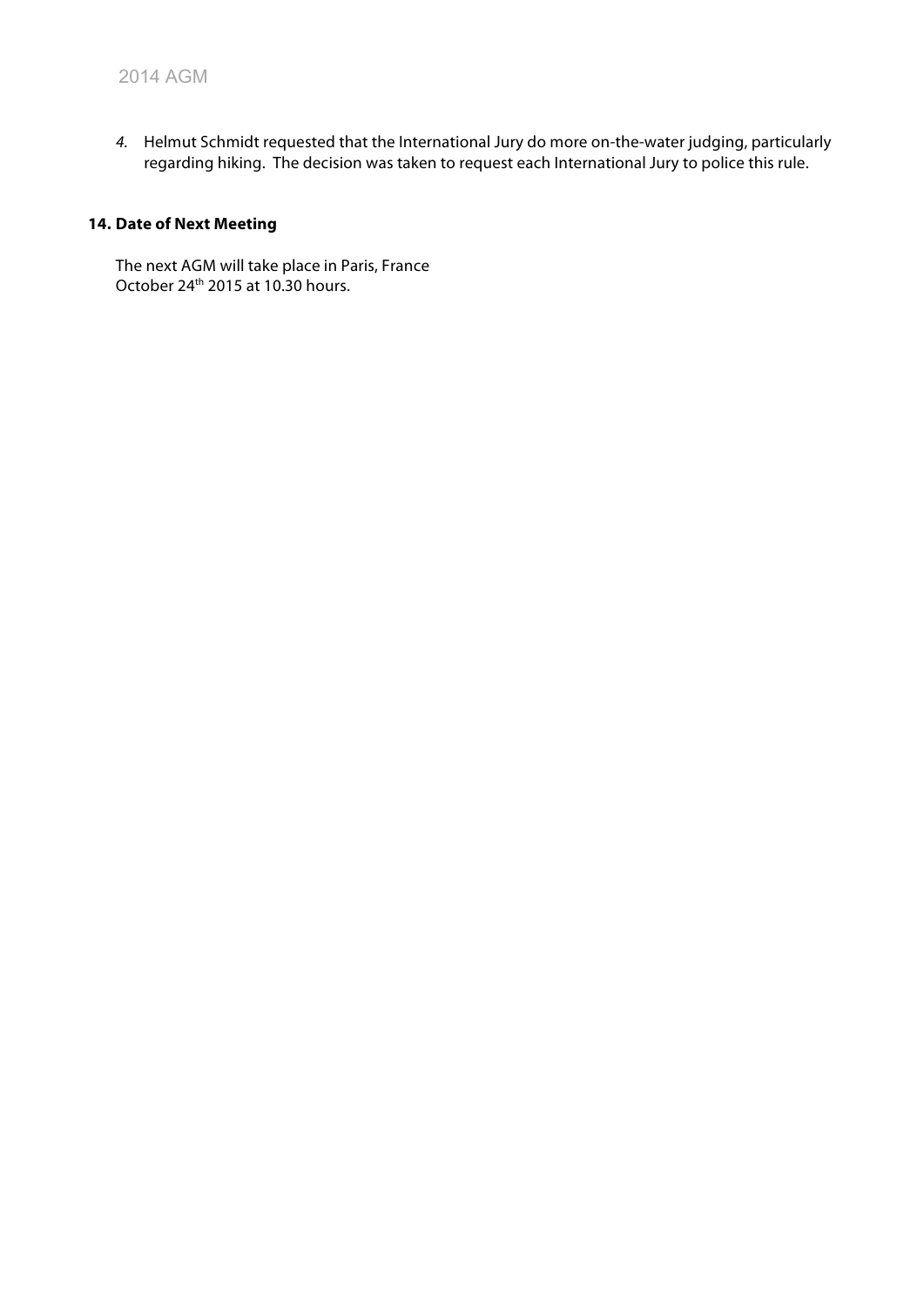# **Appendix 1**

## **2014 CLASS RULE CHANGES**

The International Dragon Association submits the following request for the alteration of their Class Rules for approval by the ISAF. These alterations were approved unanimously at the recent General Assembly of the International Dragon Association taking place in London on 24th of October 2014.

#### **A. Change of Class Rule 6.102**

#### **1. The present wording of CR 6.102 is:**

"The fore and aft position of the mast is optional, except that it is prohibited to make changes while racing. The heel of the mast shall be fixed and not be capable of being moved while racing. However free movement of not more than 10mm shall not be considered as infringing this rule. Any device which enables movement is prohibited."

#### **2. The following alteration of wording of CR 6.102 is being submitted:**

"The fore and aft position of the mast is optional, except that it is prohibited to make changes while racing. The heel of the mast shall be fixed and not be capable of being moved while racing. However, movement of not more than 5 mm shall not be considered as infringing this rule, but any device or material which enables and/or encourages movement is prohibited."

#### **3. Reasons:**

Lately mast steps and heels were developed using different materials which permitted the mast heel to slide easily in the mast step. However, the prime intention of the rule is, that the heel has no capability of movement. The 10mm movement tolerated up until now originated in the timber days to allow for wear and tear. Materials employed since then have changed, permitting a reduction of the former 10mm to now 5mm. In addition it is desired to clearly rule out materials or constructions which are deliberately employed to exploit the given tolerance.

#### **B. Change of Class Rule 6.103**

#### **1. The present wording of Class Rule 6.103 is:**

"A mark (made from metal or plastic plate) 50mm measured fore and aft and 20mm athwartships shall be fixed on the deck at each side of the mast opening, in such a position that the foreside of the mast shall not be outside nor be capable of being moved outside the limits of these marks.

Movement of the mast within these limits shall be restricted by either:

(a) A mast ram (or controller) permanently fixed in such a way that total fore and aft movement of the ram (other than by adjustment of bottle screws) restricts the mast to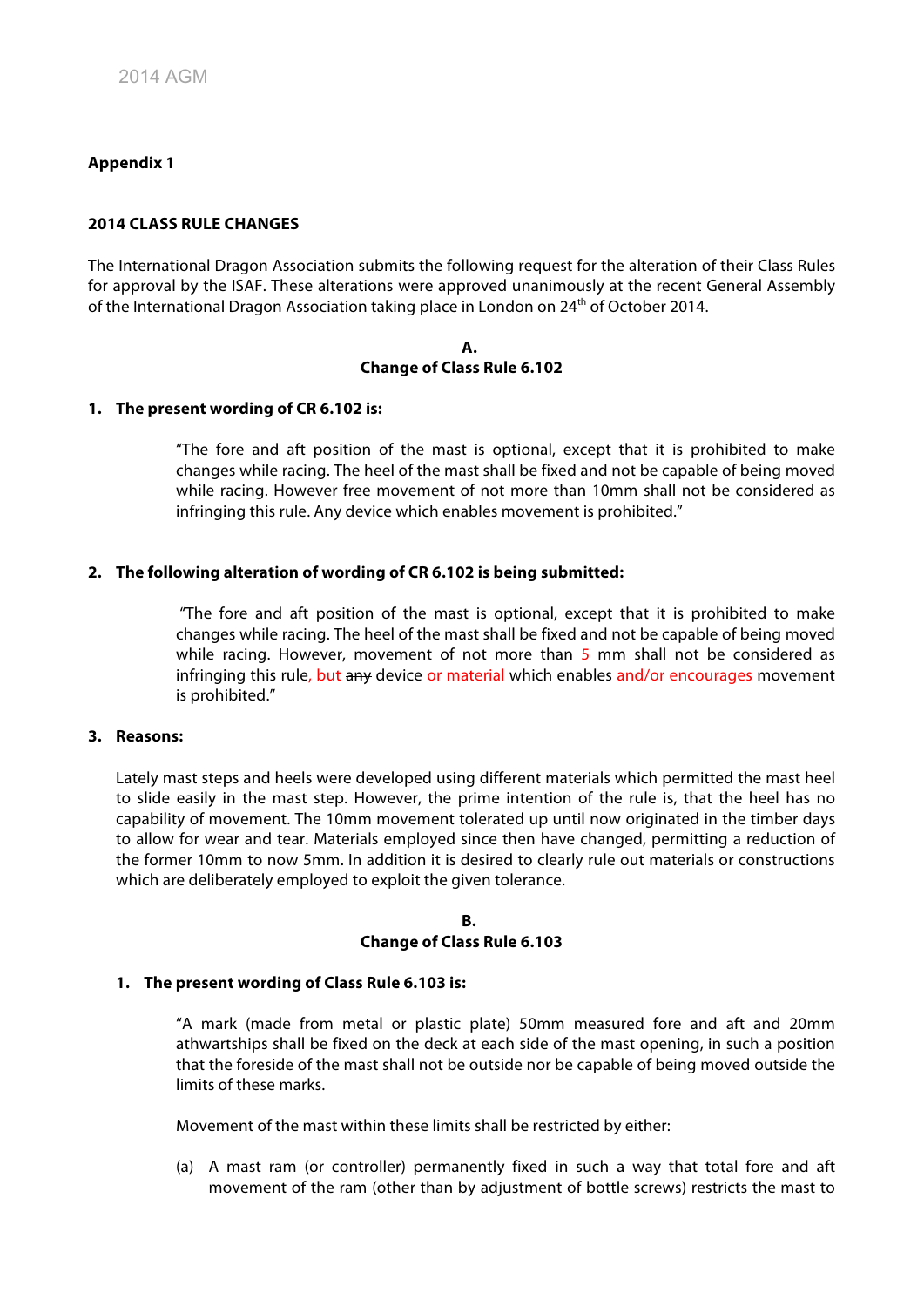within these limits. Any adjustment of mast ram bottle screws or other devices which results in the mast being capable of movement outside these limits is prohibited.

or

(b) Chocks (or other filling pieces) fixed in such a way that they cannot be removed with the mast in place or otherwise fixed by means of screws (which shall not be removed during racing).

Athwartship clearance of more than 10mm each side is prohibited. Any filling pieces limiting athwartship movement to 10mm shall be fixed such that they cannot be removed with the mast in place (note: any other filling pieces or chocks do not have to be fixed)."

# **2. The following wording of CR 6.103 is being submitted:**

"A mark (made from metal or plastic plate) 50mm measured fore and aft and 20mm athwartships shall be fixed to the deck each side of the mast opening, in such a position that the foreside of the mast shall not be outside nor be capable of being moved outside the limits of these marks.

Movement of the mast within these limits shall be restricted by either:  $(a)$  A mast ram (or controller) permanently fixed in such a way that total fore and aft movement of the ram (other than by adjustment of bottle screws) restricts the mast to within these limits. Any adjustment of mast ram bottle screws or other devices which results in the mast being capable of movement outside these limits is prohibited or (b) Chocks (or other filling pieces or bolts )-fixed in such a way that they cannot be removed while racing-with the mast in place or otherwise fixed by means of screws (which shall not be removed during).

Athwartship clearance of more than 10mm each side is prohibited. Any filling pieces limiting athwartship movement to 10mm shall be fixed such that they cannot be removed with the mast in place.

This Rule applies to all Dragons certified after 1. March 2015. Dragons certified before 1st March 2015 shall comply with this Rule after 1st March 2016.

#### **3. Reasons:**

The present rule was difficult to enforce and control and every now and again led to infringements. This is the reason why the class wants to return to the rule formerly in place, before the "mast ram rule" was introduced. The mast control devices, presently employed, may still be used and are not affected by the altered rule.

#### **C. Change of the wording of Class Rule 9.11**

#### **1. The present wording of CR 9.11 is:**

"Sails shall be made and measured in accordance with the ISAF Equipment Rules of Sailing, (ERS) 2005 - 2008, except where varied herein."

**2. The following alteration of wording of CR 9.11 is being submitted:**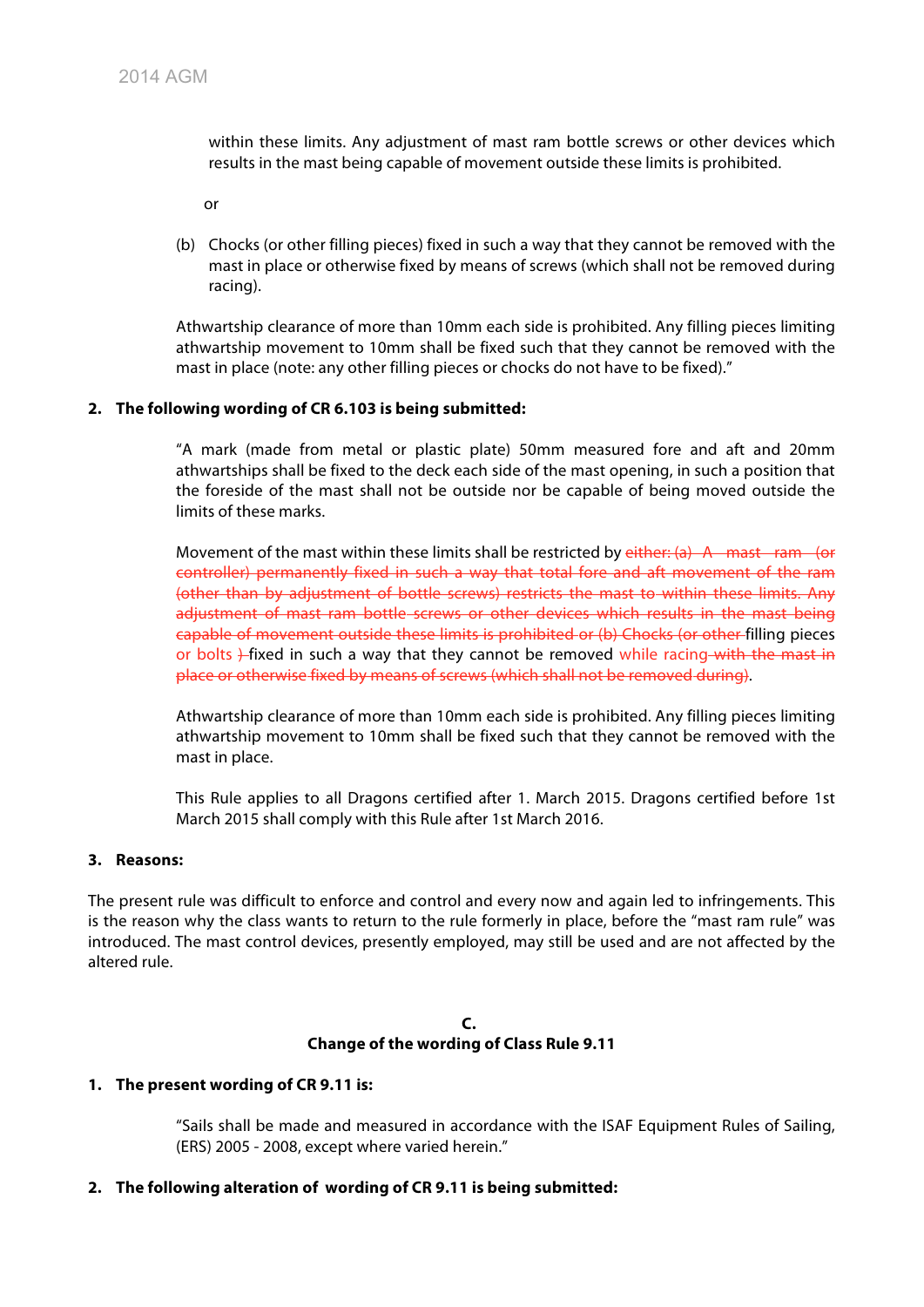"Sails shall be made and measured in accordance with the ISAF Equipment Rules of Sailing, (ERS) 2005 - 2008, except where varied herein."

## **3. Reasons:**

As the ISAF Equipment Rules of Sailing are updated from time to time the wording should be changed to ensure that not always the Class Rules have to be altered as well.

**D. Change of the drawing to Class Rule 9.50**

#### **1. The present drawing to CR 9.50 is:**

**Rule 9.50** 

Spinnaker



#### **2. The following alteration of the drawing to CR 9.50 is being submitted:**

**Rule 9.50** 

**Spinnaker** 



#### **3. Reasons:**

During the past year concerning the correct measurement of spinnakers, it was disputed whether the ISAF Equipment Rules of Sailing (ERS) or the drawing in the Class Rules to CR 9.50 shall prevail. The IDA's opinion is that the Class Rules shall prevail since the Class Rules are much longer in force than the ISAF Equipment Rules of Sailing (ERS). To prevent misunderstandings in future, the drawing to CR 9.50 must be amended with the red language and arrows describing the Head Measurement Point, as shown above, to make absolutely clear from where to measure.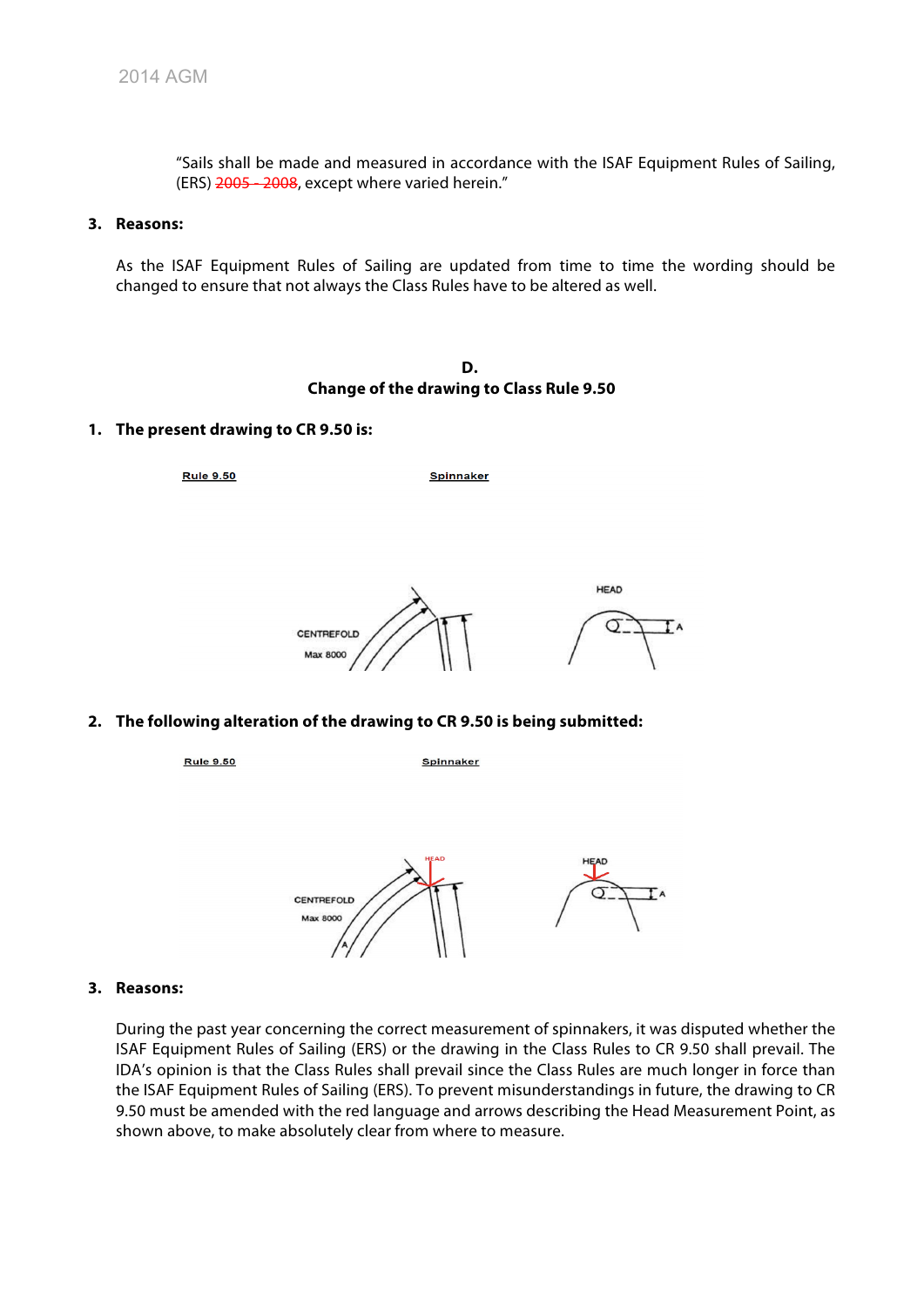## **E. Change of the wording of Class Rule 10.20**

#### **1. The present wording of CR 10.20 is:**

"Yachts first measured after 1st March 1989 or re-measured after this date according to rules 1.12 or 1.64 shall be subject to the swing test in accordance with rule 10.21, except where such re-measurement takes place as a result of reinforcement being added under 2.515.2"

#### **2. The following amended wording of CR 10.20 is being submitted:**

"Yachts first measured after 1st March 1989 or re-measured after this date according to rules 1.12 or 1.64 1.62 – 1.64 shall be subject to the swing test in accordance with rule 10.21, except where such re-measurement takes place as a result of reinforcement being added under 2.515.2"

#### **3. Reasons:**

CR 10.20 refers to CR 1.12 but such a clause does not exist.

#### **F. Change of the wording of Class Rule 11.11 (2)**

#### **1. The present wording of CR 11.11 (2):**

"Mobile phones which shall only be used in an emergency"

#### **2. The following change of CR 11.11 (2) is being submitted:**

"Mobile phones which shall only be used in an emergency or similar devices permitting the receiving of any outside information, but any of their functions may only be used in an emergency.

At all other times during racing they shall be turned off."

# **3. Reasons:**

As only mobile phones are mentioned one could argue that recently developed smart phones like an iPhone may not be on board.

#### **G. Change of the wording of Class Rule 13.30**

#### **1. The present wording of CR 13.30:**

"Except when excluded by the Sailing Instructions, the total weight of the crew shall not exceed 285 kg. The weight shall be taken with the crew wearing lightweight clothing. If a